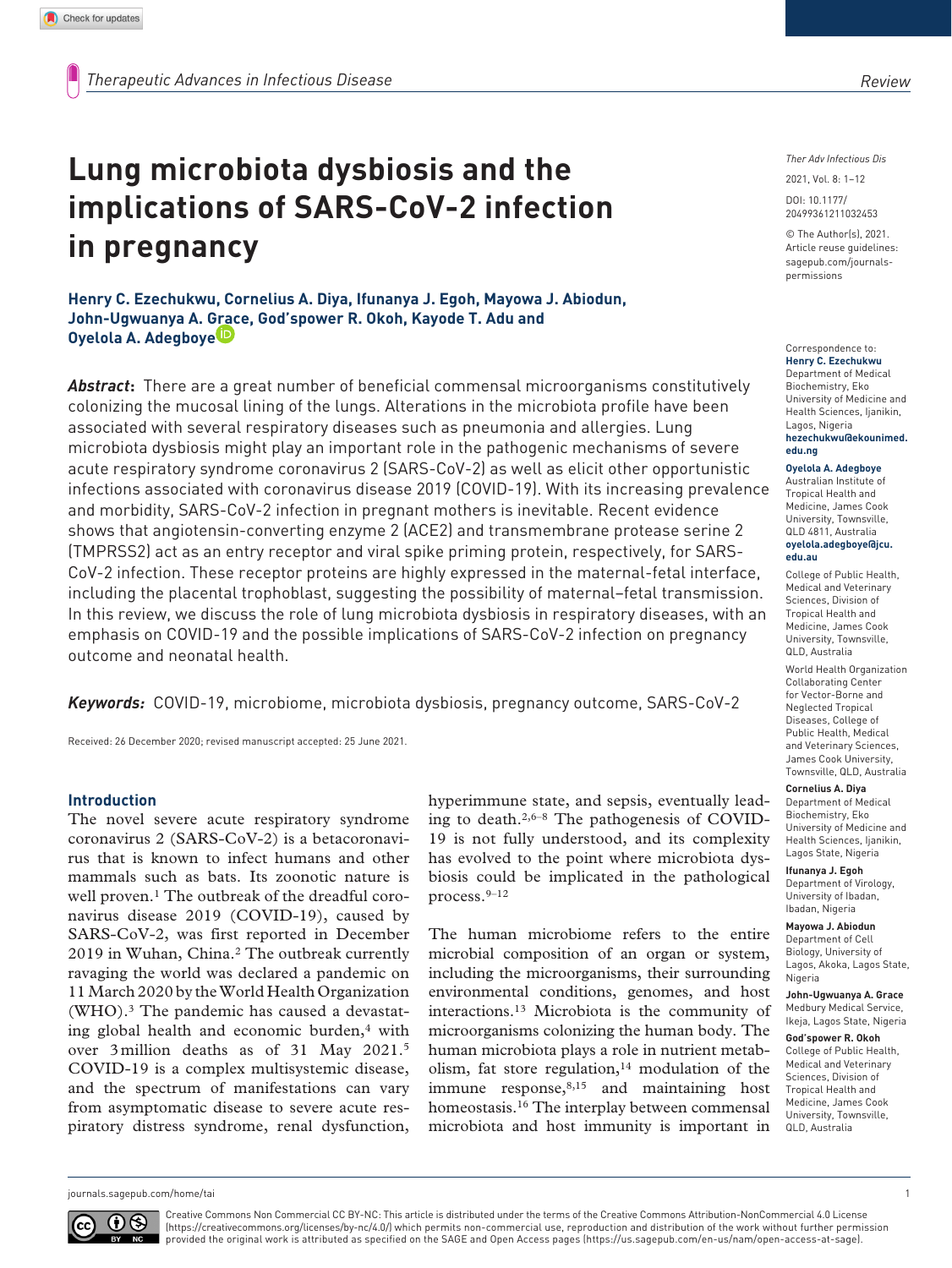**Kayode T. Adu** ProbioWorld Consulting Group, James Cook University, Townsville, QLD, Australia Cann Group Ltd., Walter and Eliza Hall Institute, VIC, Australia

maintaining mutualism and homeostasis, and perturbation of this interaction could lead to disease.<sup>16,17</sup>

Microbiota dysbiosis has been associated with several respiratory diseases, such as chronic obstructive pulmonary disease,  $18,19$  asthma,  $20,21$ cystic fibrosis,  $2^{2,23}$  tuberculosis,  $2^4$  and lung cancer.25 The nasopharynx is the primary site for pathogen colonization, a mechanism that contributes to the onset of respiratory diseases; any imbalance in the mucosal nasopharyngeal microbiota may play a vital role in susceptibility to viral respiratory infections.26,27 Studies on microbiota composition in a healthy person and patients with respiratory disease suggest that microbiota may play a crucial role in the genesis and clinical development of the disease,26 including bronchiolitis in infants,28 and asthma.29 Edouard *et al*. reported that the microbiota from a healthy nasopharyngeal swab was composed of aero-anaerobic bacteria and was altered during a viral respiratory infection.26 COVID-19 patients are said to show significant alteration in the gut microbiota during the period of hospitalization and at an all-time point during intensive care.<sup>9,10</sup> Similarly, Man *et al*. recently showed a strong correlation between viral and bacterial microbiota in the upper respiratory tract and the severity and presence of childhood respiratory infection later in life.<sup>27</sup> Thus, alteration of the microbiota profile during SARS-CoV-2 infection might be associated with disease severity.

Emerging and recent studies have shown that lung microbiota dysbiosis could be associated with pulmonary diseases such as pulmonary fibrosis,<sup>30</sup> and this may impact the outcome of COVID-19 cases.<sup>31-33</sup> The imbalance between gut and lung microbiota might compromise host immune response during episodes of SARS-CoV-2 infection, leading to uncontrolled inflammation.34 However, it is still unclear whether microbiota dysbiosis contributes to the inflammation or whether this is entirely the effect of COVID-19. The focus of this review is twofold. Firstly, to understand the role of lung microbiota dysbiosis on the pathogenesis of respiratory diseases with emphasis on the maternal–fetal transmission of COVID-19, and secondly, to elucidate the impact of SARS-CoV-2 infection on pregnancy, and maternal and child health.

#### **Lung microbiota in respiratory diseases**

Respiratory microbiota are often referred to as the gate-keepers to respiratory health, and their involvement in maintaining lung immunity and homeostasis has been studied widely .<sup>35</sup> During the first few weeks of life, distinct lung microbiota exist.36 For example, the *Staphylococcus aureus* population in the nasopharyngeal microbiota niche declines gradually, and there is a simultaneous increase in potential beneficial commensals such as *Dolosigranulum pigrum* and *Corynebacterium* species.37 However, a decline in beneficial bacteria has been associated with the risk of pneumonia in children.38 Bosch *et al*. reported that children delivered by caesarean section were more likely to have delayed development of nasopharyngeal commensals *Dolosigranulum* and *Corynebacterium* profiles early in life, and this might influence their respiratory health later in life.<sup>37</sup> Abundance of nasopharyngeal *Dolosigranulum* (especially *Dolosigranulum pigrum*) and *Corynebacterium* is an indication of a healthy respiratory microbiome.<sup>39</sup> Dysbiosis in this diverse microbiota profile was associated with several respiratory pathologies (Table 1).40–51 *Dolosigranulum* is a rare opportunistic pathogen that has been confirmed to cause different types of septicemia and pneumonia, while *Corynebacterium* is abundant in children free of *Streptococcus pneumoniae*.50 Lack of airway *Corynebacterium* might be associated with postinfluenza pneumonia.50,52 The consequences of lung microbiota dysbiosis contribute to the worst pathological outcomes during respiratory viral infection.53,54 This is further discussed with emphasis on COVID-19.

## **Lung microbiota dysbiosis in COVID-19 patients**

Few studies have examined the role of lung microbiota in mild and severe COVID-19 patients.31,55–57 A recent study on the analysis of lung microbiota from 20 deceased patients who had severe COVID-19 revealed that the lung microbiota was enriched with bacteria and fungi genera *Acinetobacter* and *Cutaneotrichosporon*, respectively,56 and that fatal COVID-19 episodes might be associated with complex microbial superinfection such as invasive pulmonary aspergillosis.58 In addition, gut *Enterobacteriaceae* were also found to predominate in the lungs of deceased COVID-19 patients.<sup>56</sup> This finding might suggest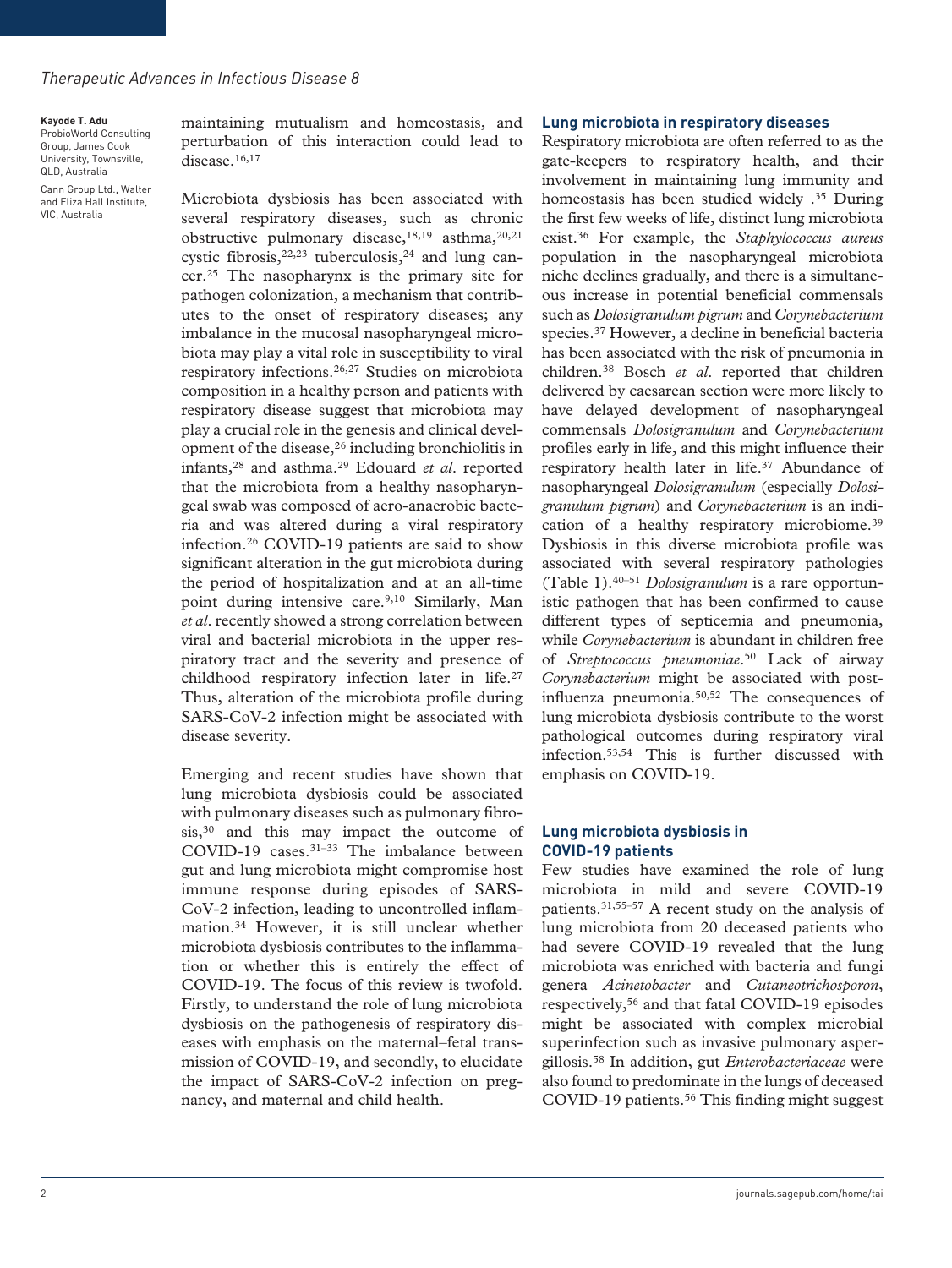| <b>Model (species)</b>                       | <b>Respiratory disease</b>                                        | <b>Major findings</b>                                                                                                                                                                                                                                                      | <b>References</b>                                                                                                                                                |  |  |  |  |  |
|----------------------------------------------|-------------------------------------------------------------------|----------------------------------------------------------------------------------------------------------------------------------------------------------------------------------------------------------------------------------------------------------------------------|------------------------------------------------------------------------------------------------------------------------------------------------------------------|--|--|--|--|--|
| Human                                        | COPD                                                              | Increased Firmicutes Proteobacteria Actinobacteria<br>phyla, and Streptococcus, Corynebacterium,<br>Haemophilus, Pseudomonas, Rothia, Moraxella,<br>Lactobacillus genus in COPD lung microbiota                                                                            | Erb-Downward et al. <sup>40</sup> ,<br>Huang et al. <sup>41</sup> , Pragman<br>et al. <sup>42</sup> , Pragman et al. <sup>43</sup> ,<br>Sze et al. <sup>44</sup> |  |  |  |  |  |
| Human                                        | Asthma                                                            | Increased eosinophils correlates positively with<br>abundant Actinobacteria (Streptomyces and<br>Propionicimonas)                                                                                                                                                          | Huang et al. <sup>45</sup>                                                                                                                                       |  |  |  |  |  |
| Human                                        | Allergic rhinitis                                                 | High IgE titer correlate with low nasal microbial<br>biodiversity with relatively high Staphylococcus<br>aureus and decreased Propionibacterium acnes                                                                                                                      | Hyun et al. <sup>46</sup>                                                                                                                                        |  |  |  |  |  |
| Mice                                         | Allergy                                                           | Commensal bacteria-derived signal limit lung<br>allergic inflammation                                                                                                                                                                                                      | Hill et al. $47$                                                                                                                                                 |  |  |  |  |  |
| Human                                        | Rhinitis                                                          | Haemophilus, Neisseria, and Moraxella increased<br>significantly in children with rhinitis. Moraxella spp.<br>is associated with children with Rhinitis interacting<br>mite sensitization. Airway Leptotrichia is found in<br>amount in mite-sensitized asthma in children | Chiu et al. $48,49$                                                                                                                                              |  |  |  |  |  |
| Human                                        | Allergic rhinitis                                                 | Airway Haemophilus spp. are positively correlated<br>with IgE levels                                                                                                                                                                                                       | Chiu et al. $49$                                                                                                                                                 |  |  |  |  |  |
| Human                                        | Influenza                                                         | Enriched Staphylococcus and Dolosigranulum taxa in<br>the nasopharyngeal region                                                                                                                                                                                            | Ding et al. <sup>50</sup>                                                                                                                                        |  |  |  |  |  |
| Human                                        | Acute respiratory<br>tract infection (RSV or<br><b>Rhinovirus</b> | Abundant airway Haemophilus in RSV-positive<br>infants                                                                                                                                                                                                                     | Rosas-Salazar et al. <sup>51</sup>                                                                                                                               |  |  |  |  |  |
| COPD, Chronic obstructive pulmonary disease. |                                                                   |                                                                                                                                                                                                                                                                            |                                                                                                                                                                  |  |  |  |  |  |

|  |  | Table 1. The association of lung microbiota with respiratory diseases. |  |  |  |  |  |  |  |
|--|--|------------------------------------------------------------------------|--|--|--|--|--|--|--|
|--|--|------------------------------------------------------------------------|--|--|--|--|--|--|--|

the possibility of intestinal to respiratory microbiome crosstalk or migration. While the mechanism by which this could occur remains elusive,<sup>59</sup> it is plausible that endotoxin secreted by pathogenic *Enterobacteriaceae* affect gut and lung epithelial cells, thereby leading to heightened pulmonary inflammation.56 De Maio *et al.* reported that patients with mild COVID-19 showed no statistical difference in their nasopharyngeal bacterial profile compared with non-infected patients.<sup>60</sup> As microbiota dysbiosis occurs in severe COVID-19 patients, it is not surprising that disturbance in lung microbiota might play a role in SARS-CoV-2 pathogenesis.

## **Pathogenesis of SARS-CoV-2 infection**

Research on the pathogenesis of SARS-CoV-2 infection in humans is still evolving. The use of animal models is vital for understanding SARS-CoV-2 pathogenesis.<sup>61</sup> Using transgenic mice expressing human angiotensin-converting enzyme 2 (ACE 2), Jiang *et al*. reported that SARS-CoV-2 viral particles were found in the lung and brain region.61 They also found that, between the fourth and seventh day of infection, there was significant body weight loss, host immune and cardiac dysfunction, respiratory distress, and even death.<sup>61</sup> Likewise, Israelow *et al*. reported heightened inflammatory interferon signatures in the lungs similar to COVID-19 patients.<sup>62</sup> Mechanistically, SARS-CoV-2 binds to angiotensin-converting enzyme 2 (ACE2), and it also utilizes transmembrane protease serine 2 (TMPRSS), both expressed on peripheral tissues, including lungs, to gain entry into the host, $63-65$  thereby affecting host physiological functions (Figure 1). Following this, SARS-CoV-2 can co-infect multiple organs apart from the lungs. The full understanding of human SARS-CoV-2 pathogenesis is currently incomplete and is a rapidly developing area of science.<sup>66,67</sup>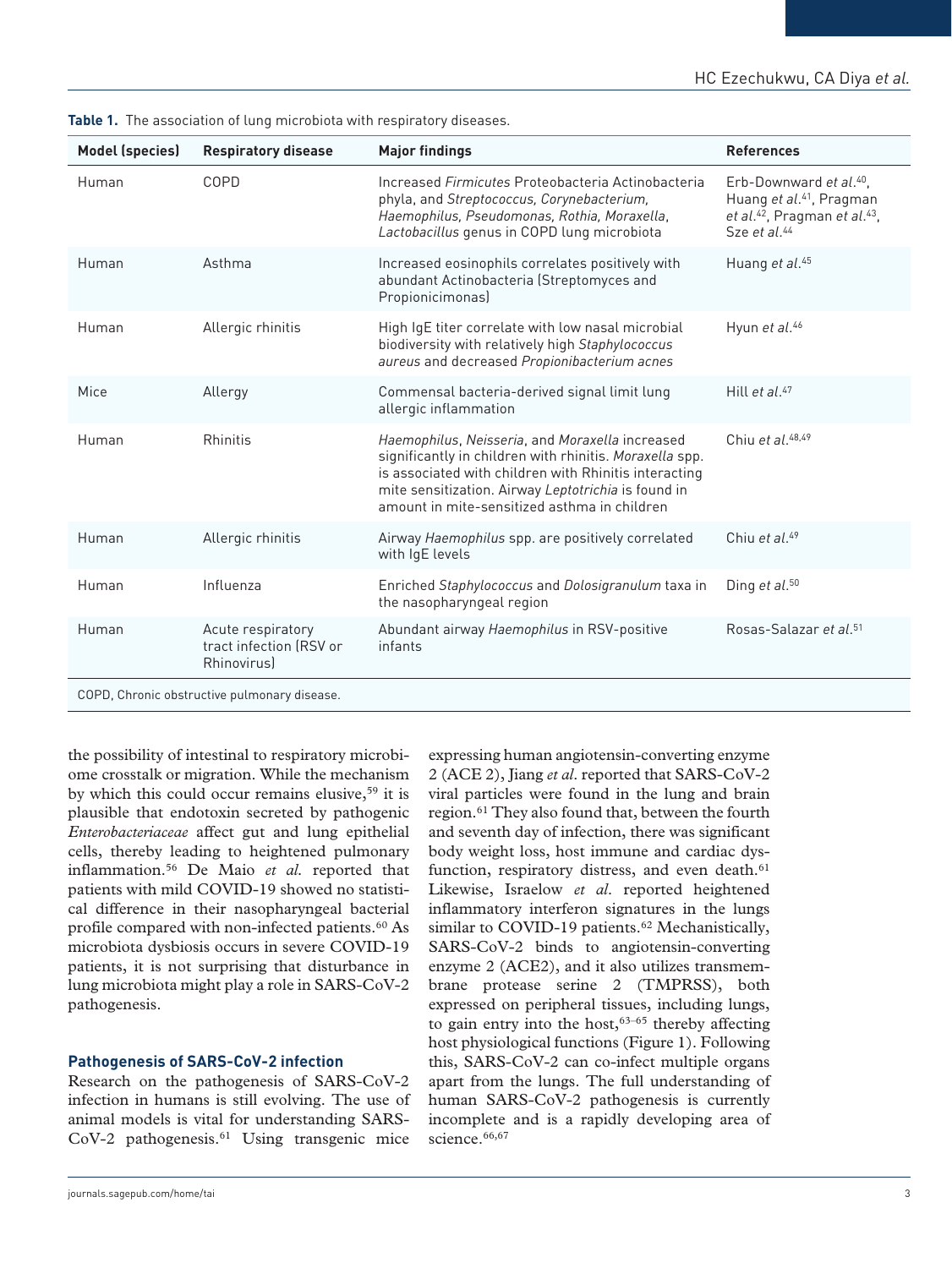## *Therapeutic Advances in Infectious Disease 8*



**Figure 1.** Representation of possible pathogenesis of SARS-CoV-2 and effects on mammalian organs. SARS-CoV-2 binds to ACE2, and protease activity of TMPRSS2 facilitates entry into the lung epithelial cells. The pathogenesis of SARS-CoV-2 induces heightened inflammation, microbiota dysbiosis, and possible adverse outcomes such as respiratory distress, and cardiomyopathy, thus complicating host health. (Figure created in Biorender).

ACE2, angiotensin-converting enzyme 2; SARS-CoV-2, severe acute respiratory syndrome coronavirus 2; TMPRSS2, transmembrane protease serine 2.

#### *SARS-CoV-2 receptors and target cells*

ACE2 is the main entry receptor for SARS-CoV-2. The virus utilizes TMPRSS2 as viral spike  $(S)$  protein priming.<sup>64</sup> These receptor proteins are expressed predominantly in pulmonary and extrapulmonary organs, including lung type II pneumocytes, nasal goblet cells, placenta,<sup>65</sup> ileal absorptive enterocytes,<sup>68</sup> intestine,<sup>69</sup> liver, and heart.<sup>63</sup> They are also expressed widely in specific cell types, such as decidual stromal cells, placental cytotrophoblasts, and syncytiotrophoblasts at the maternal-fetal interface.70,71 ACE2 is a carboxypeptidase that cleaves angiotensinogen into smaller angiotensin peptides. Early pathogenesis of COVID-19 requires the attachment of the viral S protein to epithelial ACE2, thereby inducing endocytosis, which is followed by priming the viral S protein by TMPRSS2 protease activity, facilitating SARS-CoV-2 entry into the host cell.<sup>63</sup> Apart from ACE2 and TMPRSS2, only a few other proteins, including transducin-like enhancer

protein 3 (TLE3) and lysyl oxidase (LOX), which interacts with SARS-CoV-2, were found in an *in silico* analysis to be upregulated in early and term placental tissue, respectively.65 LOX is expressed highly in both human fetal membranes and mesenchymal cells of the placenta.<sup>65,72</sup> LOX family proteins are extracellular enzymes that participate in reproduction, and an altered expression of LOX protein is associated with endometriosis,<sup>73</sup> impaired placental trophoblast migration, and preeclampsia.74 SARS-CoV-2 interacts with proteins that are involved in placental function, implantation, and successful decidualization, thus implying a probable route of fetal infection.

#### *Possible maternal–fetal transmission route*

The transmission of SARS-CoV-2 from a pregnant mother to a developing fetus is quite rare but possible.70 With increasing research on the COVID-19 pandemic, more findings suggest that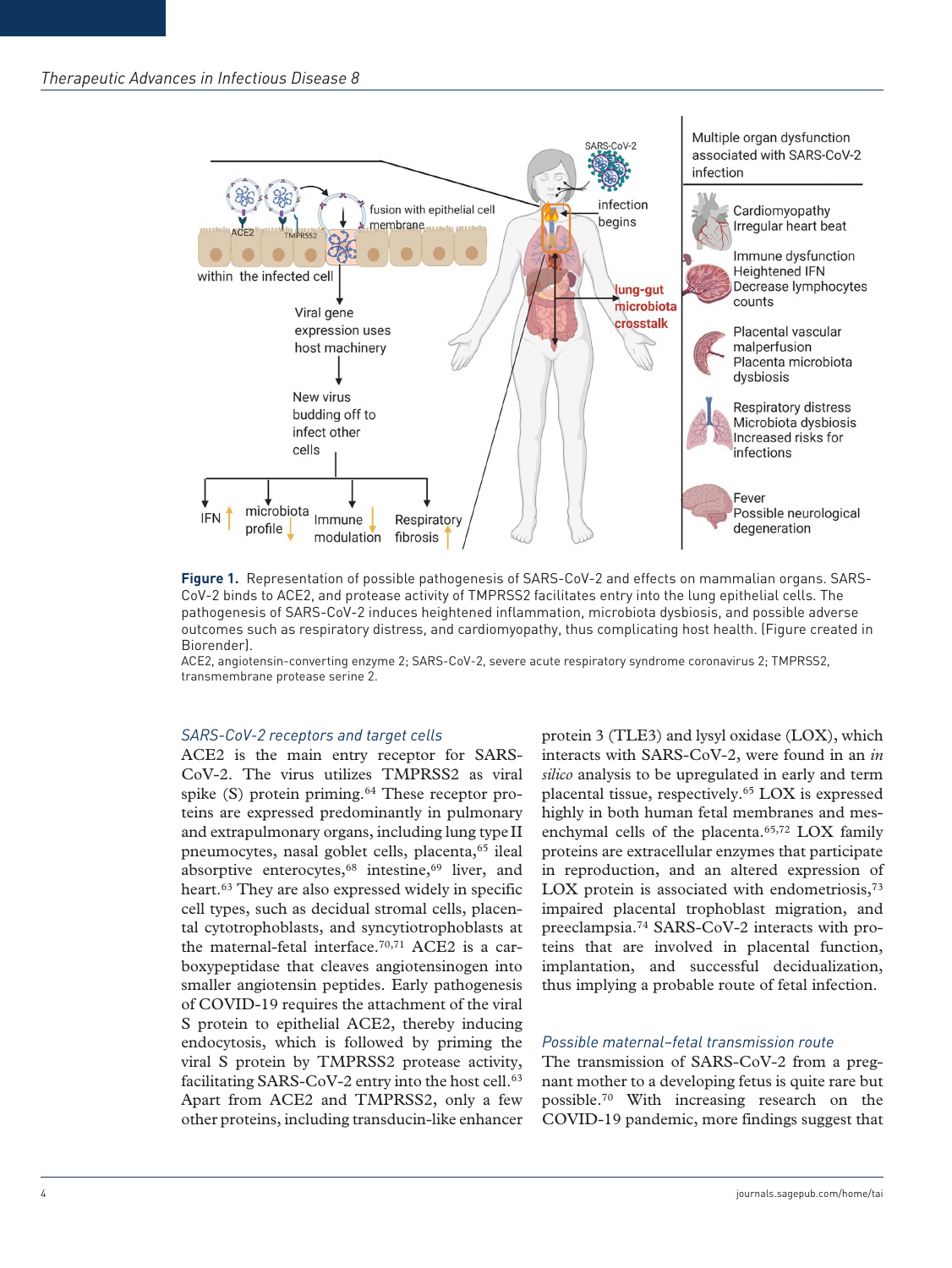vertical transmission of SARS-CoV-2 is possible.75 For instance, ACE2 and TMPRSS2 are expressed at the maternal–fetal interface, which indicates the possibility of *in utero* transmission.76,77 Similarly, Fenizia *et al*. reported that SARS-CoV-2 genome was found in the umbilical cord blood, at-term placentas, breast milk, and vaginal mucosa in 1 out of 31 pregnant mothers involved in their study.70 Babies born to mothers who tested positive for COVID-19 have a detectable amount of the virus-specific antibodies in their sera.78 Vivanti *et al*. recently reported possible transmission of SARS-CoV-2 between pregnant mothers and their developing fetuses using comprehensive immunological and virological techniques.79 All samples collected, including amniotic fluid, were positive for SARS-CoV-2, and the developing fetuses showed irregular fetal heartbeats,79 accompanied by neurological defects such as encephalitic symptoms early in life.<sup>80</sup> In a longitudinal study, mothers who tested positive for COVID-19 showed a positive serological test for IgM in breast milk between 3 and 68days after the onset of COVID-19 symptoms.<sup>81</sup> Consecutively, others reported IgM at day 8 and IgG on day 28 in the breast milk of nursing infected mothers, cord blood, and neonatal serum.82 However, there was no detectable trace of SARS-CoV-2 found in breast milk.82 At the moment, the transmission of SARS-CoV-2 *via* breast milk remains inconclusive.70,78 It was suggested that proper hygiene during breastfeeding might contribute to a low risk of transmitting SARS-CoV-2 in neonates.<sup>83</sup>

# **Microbiota dysbiosis during pregnancy and birth**

Pregnancy is a physiological state that involves changes in hormonal homeostasis, immunity, metabolic processes, and microbiota composition in order to support fetal growth and development.84 Until recently, there was speculation that developing fetuses are germ-free since the womb and placenta are sterile.<sup>84</sup> However, the uterus is, after all, not sterile but home to most beneficial commensals, suggesting that fetuses are exposed to commensals during development, and this, in turn, might influence fetal immune development.85 For the first time, Al Alam *et al*. reported possible traces of human fetal and placenta microbiome as early as the first trimester in pregnancy, and these microbiotas inhabit the fetal lung.<sup>86</sup>

The placenta has also been shown to consist of a diverse microbiota profile.87 Using genomic DNA sequencing, Parnell *et al*. reported that distinct microbiota diversities exist in the placenta.87 Their findings also showed that *Ralstonia insidiosa* and *Mesorhizobium* spp. were abundant in both the placental villi and basal plate while the *Lactobacillus* spp. were abundant in the fetal amniotic membrane. The composition of microbiota early and later in life of these neonates might depend on the mode of birth (either *via* vaginal delivery or caesarean section) and maternal nutrition.88–90 We postulate that distinct fetal lung microbiota might be established in the early phases of pregnancy.

The importance of microbiota in health has been well established.91 Lactobacilli and Prevotella dominate the vaginal microbiota,92,93 and Proteobacteria and Actinobacteria are abundant in gut microbiota. In contrast, Actinobacteria, Fermicutes, and Bacteroides dominate oral microbiota.94 Disturbance in the oral, intestinal, placenta, and vaginal microbiota during pregnancy either as a result of infection or stress such as hormonal imbalance might lead to complications for the baby, including metabolic programming during development,  $95$  preterm birth,  $96$  and altered neurological development.94,97

# **Potential implications of COVID-19 in pregnancy**

It is possible that COVID-19 might have an adverse impact on pregnant mothers and their babies, but the exact mechanism is still unknown.98,99 SARS-CoV-2 infection during pregnancy might affect placental morphology, thereby impacting the pregnancy adversely (Figure 2). The placenta is a unified organ responsible for mother to fetus nutrient transport, and it accommodates numerous commensal microorganisms. Placental microbiota dysbiosis during pregnancy might lead to undesired outcomes.100–102 There is increasing evidence that SARS-CoV-2 is detected in placental tissue and amniotic fluid in preterm fetuses born to SARS-CoV-2 infected mothers.103,104 Histological analysis of placental morphology in neonates born to SARS-CoV-2 infected mothers revealed fetal vascular malperfusion, $105$  maternal vascular malperfusion,<sup>106</sup> heightened macrophage, and lymphocytes infiltration.103 Heightened placental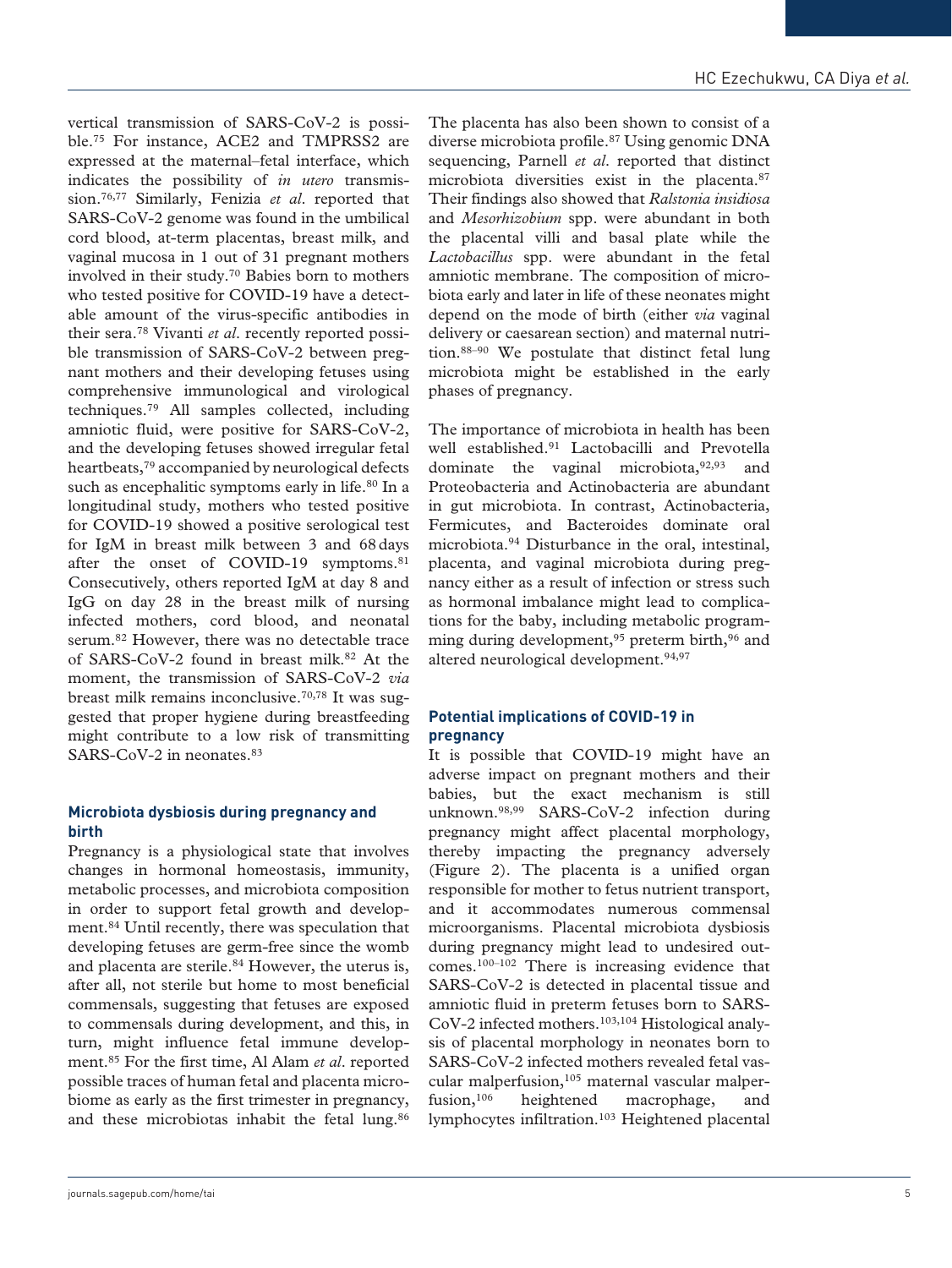

**Figure 2.** Representation of exposure to SARS-CoV-2 infection during pregnancy and neonate/fetus outcome. SARS-CoV-2 infection in pregnancy may induce vascular malperfusion in the placenta. This might alters fetal growth and development, which may cause negative pregnancy outcome, as well as have adverse effects in neonates health later in life. (Figure created in Biorender). SARS-CoV-2, severe acute respiratory syndrome coronavirus 2.

inflammation might result in early-onset of preeclampsia, poor maternal condition, and adverse birth outcomes.103

There are reports that describe the outcomes of neonates born to mothers with SARS-CoV-2.107 COVID-19 affects successful fetal development and might cause preeclampsia, miscarriages, fetal growth restriction, and preterm birth.107,108 More pregnant women with COVID-19 are now opting for caesarean section during the third trimester because of the uncertainty of mother-child transmission *via* vaginal delivery.<sup>107,109</sup> However, babies delivered by a caesarean section might lose out on inheriting most of the beneficial vaginal microbiome. Pregnant women are in an immunosuppressed state and recent studies show that they are susceptible to respiratory diseases such as severe pneumonia.<sup>109</sup> When infected with SARS-CoV-2, they present with clinical symptoms such as fever,  $cough$ ,  $83$  myalgia, and rashes<sup>75</sup> and laboratory findings show elevated C-reactive protein and lymphocytopenia.<sup>110</sup>

Emerging research has also shown that SARS-CoV-2 infection during pregnancy might cause miscarriages,111 small for gestational age, low birthweight ( $\leq$ 2500g), preterm births,<sup>70</sup> and even fetal death.112,113 Of the 125 pregnant women admitted to an intensive care unit in a multicenter unit in Turkey, about 86.5% of neonates born to such mothers were isolated in the neonatal intensive care unit for respiratory support.<sup>114</sup> Symptoms associated with neonates born to SARS-CoV-2 infected mothers include respiratory distress, gastrointestinal disturbance, fever, irregular heart rate, abnormal liver function, poor immune function, multiple organ failure, $115$  unexplained rashes, and facial ulceration.<sup>116</sup> Data from a large cohort  $(n=91, 412)$  of women of reproductive age in the United States (US) with laboratory-confirmed COVID-19 revealed that the incidence of the disease might be higher in pregnant women (31.5%) than non-pregnant women  $(5.8 \%)$ ,<sup>117</sup> and there was a possibility that these figures might continue to rise. In another smaller cohort study involving 46 patients, it was found that COVID-19 patients with underlying medical conditions such as obesity had an increased risk for pregnancy complications.<sup>118</sup> With the emerging findings on possible maternal–fetal transmission and pregnancy outcome, more research is warranted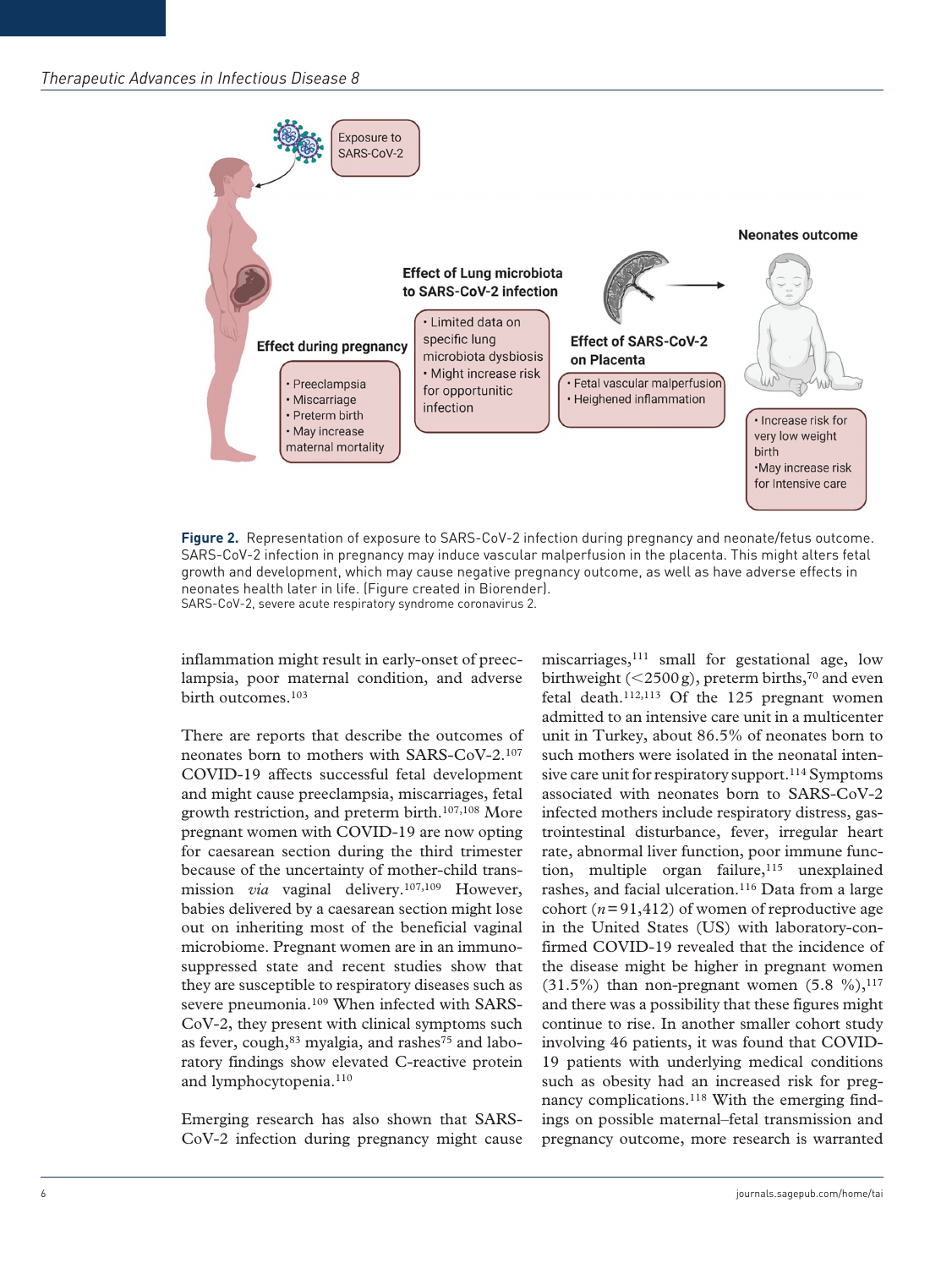on the effects of SARS-CoV-2 infection during pregnancy and neonatal health.

# **Conclusion and future direction**

Lung microbiota dysbiosis is associated with respiratory distress and increases the risk of respiratory infection. SARS-CoV-2 infection during the gestational period affects maternal health and may cause severe complications for the developing fetus, such as metabolic programming and restricted growth leading to preterm birth. With the emerging findings on possible maternal–fetal transmission and adverse pregnancy outcomes in patients infected with SARS-CoV-2, we postulate that lung-gut microbiota crosstalk exists and maternal–fetal microbiota exchange during pregnancy and birth may be a signature for neonatal, infant, and child health. However, it is premature to speculate on the effect of SARS-CoV-2-driven lung microbiota dysbiosis and its eventual impact on pregnancy outcomes due to maternal infection. Future larger scale, longitudinal, population studies should further explore: (1) the mechanisms whereby SARS-CoV-2 influences specific maternal lung microbiota during pregnancy, (2) whether such specific dysbiosis is transferred during pregnancy to the developing fetus, and (3) whether there is a correlation between specific fetal microbiota profiles at different trimesters with pregnancy outcome and neonatal health. Results of these emerging studies might be useful in providing guidelines for managing SARS-CoV-2 infection during pregnancy.

## **Acknowledgements**

The authors thank the two anonymous reviewers for their suggestions and comments on an earlier version of this paper. We are also grateful to Tara Pylate for proofreading the final version.

## **Author contributions**

Conceptualization, HCE; methodology, HCE; validation, HCE, KTA, GRO, OAA; investigation, HCE, CAD, IJE, MJA, JAG, KTA, GRO, OAA; resources, HCE, OAA; data curation, HCE; writing—original draft preparation, HCE, CAD, IJE, MJA, JAG; writing—review and editing, HCE, CAD, IJE, MJA, JAG, KTA, GRO, OAA; visualization, HCE; supervision, OAA. All authors have read and agreed to the published version of the manuscript.

#### **Conflict of interest statement**

The authors declare that there is no conflict of interest.

#### **Funding**

The authors received no financial support for the research, authorship, and/or publication of this article.

#### **ORCID iD**

Oyelola A. Adegboye [https://orcid.org/0000-](https://orcid.org/0000-0002-9793-8024) [0002-9793-8024](https://orcid.org/0000-0002-9793-8024)

#### **References**

- 1. Wacharapluesadee S, Tan CW, Maneeorn P*, et al*. Evidence for SARS-CoV-2 related coronaviruses circulating in bats and pangolins in Southeast Asia. *Nat Commun* 2021; 12: 972.
- 2. García LF. Immune response, inflammation, and the clinical spectrum of COVID-19. *Front Immunol* 2020; 11: 1441.
- 3. World Health Organization. WHO Director-General's opening remarks at the media briefing on COVID-19-11 March 2020. [https://www.who.](https://www.who.int/director-general/speeches/detail/who-director-general-s-opening-remarks-at-the-media-briefing-on-covid-19---11-march-2020) [int/director-general/speeches/detail/who-director](https://www.who.int/director-general/speeches/detail/who-director-general-s-opening-remarks-at-the-media-briefing-on-covid-19---11-march-2020)[general-s-opening-remarks-at-the-media-briefing](https://www.who.int/director-general/speeches/detail/who-director-general-s-opening-remarks-at-the-media-briefing-on-covid-19---11-march-2020)[on-covid-19---11-march-2020](https://www.who.int/director-general/speeches/detail/who-director-general-s-opening-remarks-at-the-media-briefing-on-covid-19---11-march-2020) (2020, accessed 10 December 2020).
- 4. Pak A, Adegboye OA, Adekunle AI*, et al*. Economic consequences of the COVID-19 outbreak: the need for epidemic preparedness. *Front Public Health* 2020; 8: 241.
- 5. WHO Coronavirus (COVID-19) Dashboard [Internet], <https://covid19.who.int> (accessed 2 June 2021).
- 6. Micarelli D, Moccia F, Costantini S*, et al*. COVID-19 is a complex disease with wide spectrum of clinical patterns and an emerging problem for nephrologist. *J Nephropathol* 2020; 9: e33.
- 7. Miesbach W and Makris M. COVID-19: coagulopathy, risk of thrombosis, and the rationale for anticoagulation. *Clin Appl Thromb Hemost* 2020; 26: 1076029620938149.
- 8. Azkur AK, Akdis M, Azkur D*, et al*. Immune response to SARS-CoV-2 and mechanisms of immunopathological changes in COVID-19. *Allergy* 2020; 75: 1564–1581.
- 9. Zuo T, Zhang F, Lui GCY*, et al*. Alterations in gut microbiota of patients with COVID-19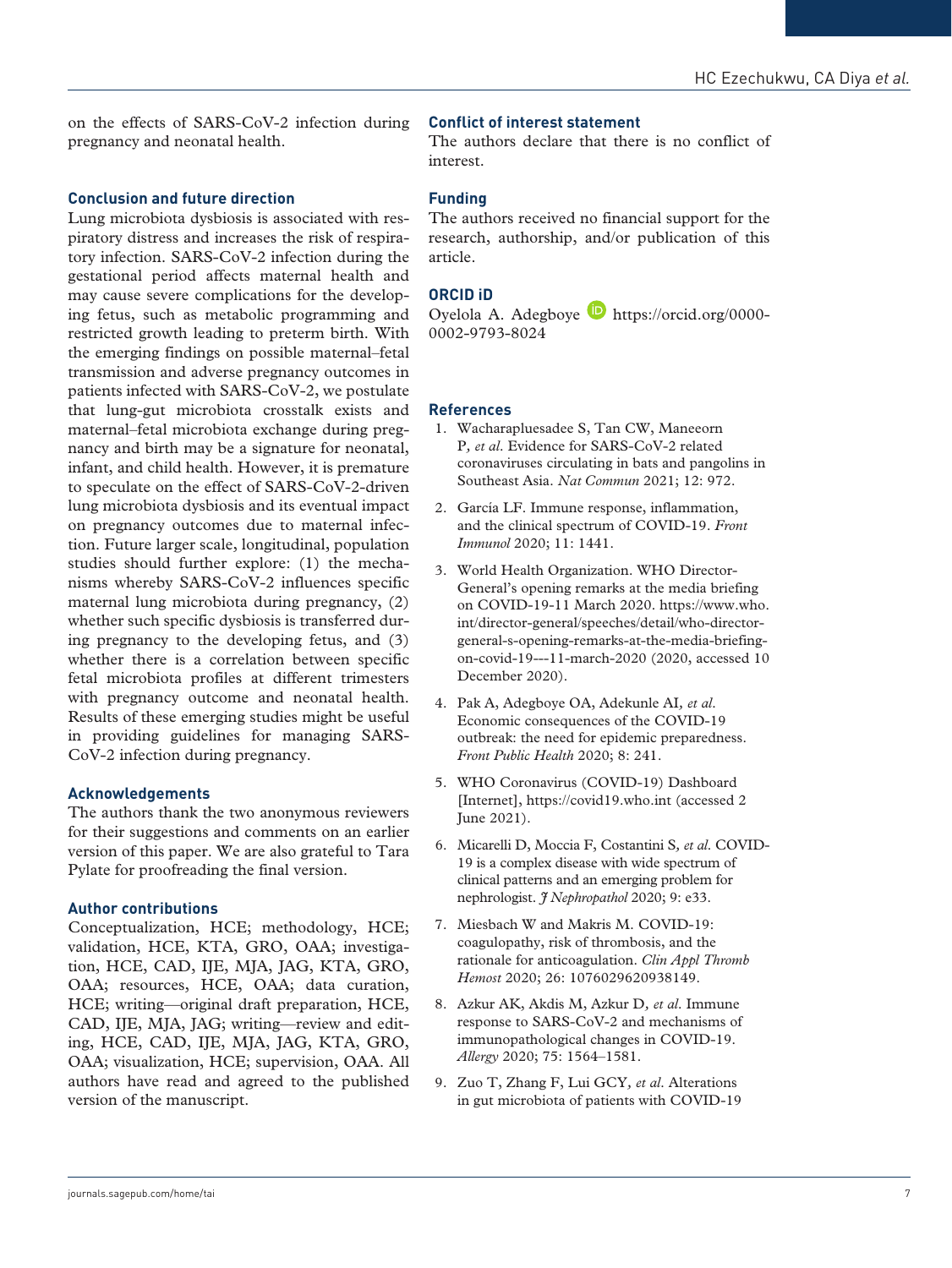during time of hospitalization. *Gastroenterology* 2020; 159: 944–955.e8.

- 10. Zuo T, Zhan H, Zhang F*, et al*. Alterations in fecal fungal microbiome of patients with COVID-19 during time of hospitalization until discharge. *Gastroenterology* 2020; 159: 1302–1310.e5.
- 11. Khatiwada S and Subedi A. Lung microbiome and coronavirus disease 2019 (COVID-19): possible link and implications. *Hum Microb J* 2020; 17: 100073.
- 12. Gu S, Chen Y, Wu Z*, et al*. Alterations of the gut microbiota in patients with COVID-19 or H1N1 influenza. *Clin Infect Dis* 2020; 71: 2669–2678.
- 13. Chotirmall SH, Gellatly SL, Budden KF*, et al*. Microbiomes in respiratory health and disease: an Asia-Pacific perspective. *Respirology* 2017; 22: 240–250.
- 14. Rivera-Piza A and Lee S-J. Effects of dietary fibers and prebiotics in adiposity regulation via modulation of gut microbiota. *Appl Biol Chem* 2020; 63: 2.
- 15. Belkaid Y and Hand T. Role of the microbiota in immunity and inflammation. *Cell* 2014; 157: 121–141.
- 16. Zheng D, Liwinski T and Elinav E. Interaction between microbiota and immunity in health and disease. *Cell Res* 2020; 30: 492–506.
- 17. Levin BR and Antia R. Why we don't get sick: the within-host population dynamics of bacterial infections. *Science* 2001; 292: 1112–1115.
- 18. Wang Z, Bafadhel M, Haldar K*, et al*. Lung microbiome dynamics in COPD exacerbations. *Eur Respir J* 2016; 47: 1082–1092.
- 19. Beech AS, Lea S, Kolsum U*, et al*. Bacteria and sputum inflammatory cell counts; a COPD cohort analysis. *Respir Res* 2020; 21: 289.
- 20. Arrieta M-C, Stiemsma LT, Dimitriu PA*, et al*. Early infancy microbial and metabolic alterations affect risk of childhood asthma. *Sci Transl Med* 2015; 7: 307ra152.
- 21. Simonyte Sjödin K, Vidman L, Rydén P*, et al*. Emerging evidence of the role of gut microbiota in the development of allergic diseases. *Curr Opin Allergy Clin Immunol* 2016; 16: 390–395.
- 22. Nielsen S, Needham B, Leach ST*, et al*. Disrupted progression of the intestinal microbiota with age in children with cystic fibrosis. *Sci Rep* 2016; 6: 24857.
- 23. Burke DG, Fouhy F, Harrison MJ*, et al*. The altered gut microbiota in adults with cystic fibrosis. *BMC Microbiol* 2017; 17: 58.
- 24. Maji A, Misra R, Dhakan DB*, et al*. Gut microbiome contributes to impairment of immunity in pulmonary tuberculosis patients by alteration of butyrate and propionate producers. *Environ Microbiol* 2018; 20: 402–419.
- 25. Vengoechea JJ, Ponce-Alonso M, Figueredo AL*, et al*. Changes in the pulmonary microbiome associated with lung cancer. *Eur Respir J* 2019; 54(Suppl. 63): PA3663.
- 26. Edouard S, Million M, Bachar D*, et al*. The nasopharyngeal microbiota in patients with viral respiratory tract infections is enriched in bacterial pathogens. *Eur J Clin Microbiol Infect Dis* 2018; 37: 1725–1733.
- 27. Man WH, van Houten MA, Mérelle ME*, et al*. Bacterial and viral respiratory tract microbiota and host characteristics in children with lower respiratory tract infections: a matched case-control study. *Lancet Respir Med* 2019; 7: 417–426.
- 28. Hasegawa K, Linnemann RW, Mansbach JM*, et al*. The fecal microbiota profile and bronchiolitis in infants. *Pediatrics* 2016; 138: e20160218.
- 29. Frati F, Salvatori C, Incorvaia C*, et al*. The role of the microbiome in asthma: the gut–lung axis. *Int J Mol Sci* 2018; 20: 123.
- 30. O'Dwyer DN, Ashley SL, Gurczynski SJ*, et al*. Lung microbiota contribute to pulmonary inflammation and disease progression in pulmonary fibrosis. *Am J Respir Crit Care Med* 2019; 199: 1127–1138.
- 31. Aktas B and Aslim B. Gut-lung axis and dysbiosis in COVID-19. *Turk J Biol* 2020; 44: 265–272.
- 32. Din AU, Mazhar M, Waseem M*, et al*. SARS-CoV-2 microbiome dysbiosis linked disorders and possible probiotics role. *Biomed Pharmacother* 2021; 133: 110947.
- 33. Han Y, Jia Z, Shi J*, et al*. The active lung microbiota landscape of COVID-19 patients. *medRxiv*, 2020. DOI: 10.1101/2020.08.20.20144014.
- 34. Ahlawat S, Asha and Sharma KK. Immunological co-ordination between gut and lungs in SARS-CoV-2 infection. *Virus Res* 2020; 286: 198103.
- 35. Man WH, de Steenhuijsen Piters WAA and Bogaert D. The microbiota of the respiratory tract: gatekeeper to respiratory health. *Nat Rev Microbiol* 2017; 15: 259–270.
- 36. Biesbroek G, Tsivtsivadze E, Sanders EAM*, et al*. Early respiratory microbiota composition determines bacterial succession patterns and respiratory health in children. *Am J Respir Crit Care Med* 2014; 190: 1283–1292.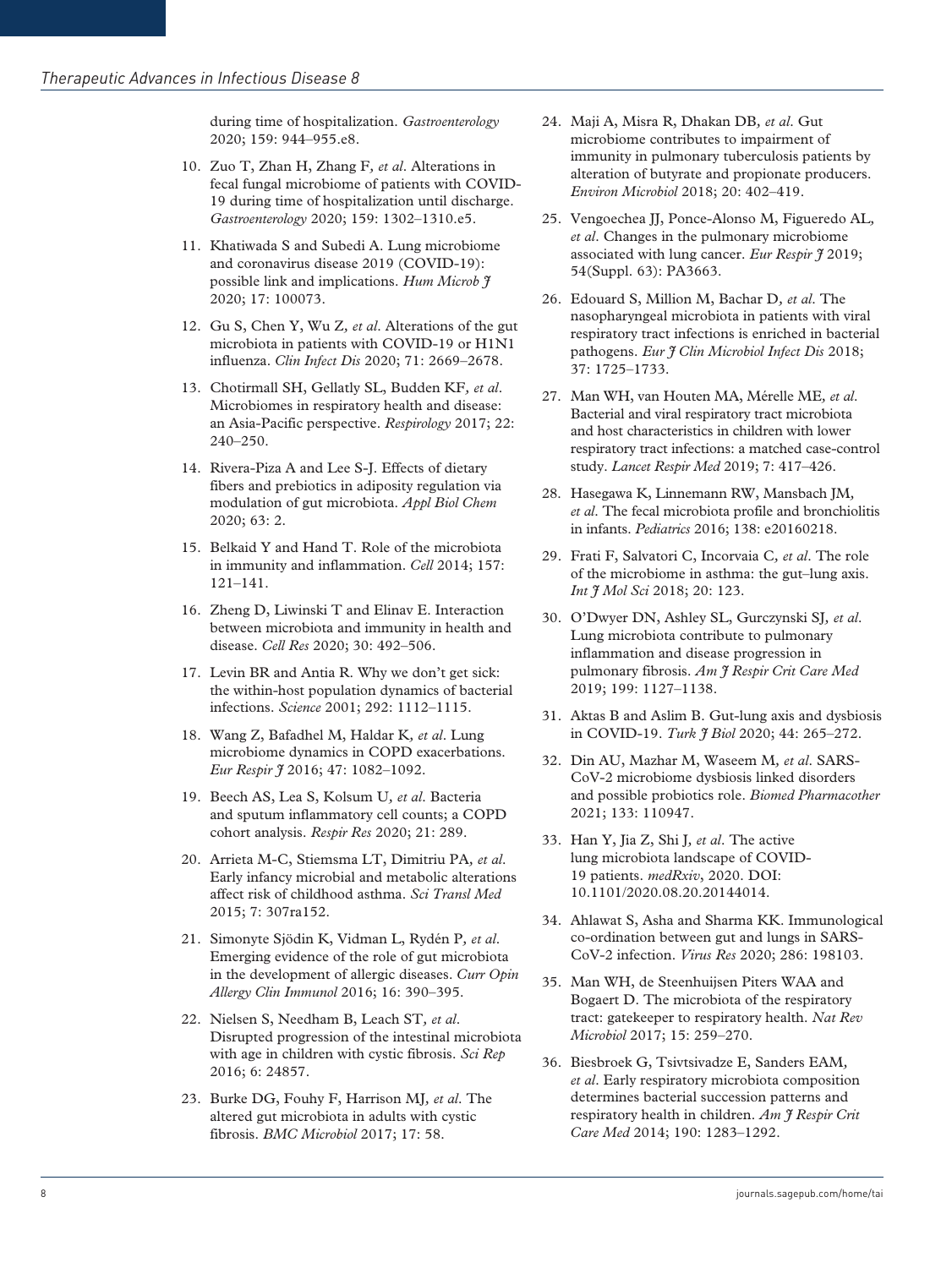- 37. Bosch AATM, Levin E, van Houten MA*, et al*. Development of upper respiratory tract microbiota in infancy is affected by mode of delivery. *EBioMedicine* 2016; 9: 336–345.
- 38. Brugger SD, Eslami SM, Pettigrew MM*, et al*. Dolosigranulum pigrum cooperation and competition in human nasal microbiota. *mSphere* 2020; 5: e00852-20.
- 39. Lappan R, Imbrogno K, Sikazwe C*, et al*. A microbiome case-control study of recurrent acute otitis media identified potentially protective bacterial genera. *BMC Microbiol* 2018; 18: 13.
- 40. Erb-Downward JR, Thompson DL, Han MK*, et al*. Analysis of the lung microbiome in the "healthy" smoker and in COPD. *PLoS One* 2011; 6: e16384.
- 41. Huang YJ, Sethi S, Murphy T*, et al*. Airway microbiome dynamics in exacerbations of chronic obstructive pulmonary disease. *J Clin Microbiol* 2014; 52: 2813–2823.
- 42. Pragman AA, Kim HB, Reilly CS*, et al*. The lung microbiome in moderate and severe chronic obstructive pulmonary disease. *PLoS One* 2012; 7: e47305.
- 43. Pragman AA, Lyu T, Baller JA*, et al*. The lung tissue microbiota of mild and moderate chronic obstructive pulmonary disease. *Microbiome* 2018; 6: 7.
- 44. Sze MA, Dimitriu PA, Hayashi S*, et al*. The lung tissue microbiome in chronic obstructive pulmonary disease. *Am J Respir Crit Care Med* 2012; 185: 1073–1080.
- 45. Huang YJ, Nariya S, Harris JM*, et al*. The airway microbiome in severe asthma: associations with disease features and severity. *J Allergy Clin Immunol* 2015; 136: 874–884.
- 46. Hyun D-W, Min HJ, Kim M-S*, et al*. Dysbiosis of inferior turbinate microbiota is associated with high total IgE levels in patients with allergic rhinitis. *Infect Immun* 2018; 86: e00934-17.
- 47. Hill DA, Siracusa MC, Abt MC*, et al*. Commensal bacteria-derived signals regulate basophil hematopoiesis and allergic inflammation. *Nat Med* 2012; 18: 538–546.
- 48. Chiu C-Y, Chan Y, Tsai Y-S*, et al*. Airway microbial diversity is inversely associated with mite-sensitized rhinitis and asthma in early childhood. *Sci Rep* 2017; 7: 1820.
- 49. Chiu C-Y, Chan Y, Tsai M-H*, et al*. Cross-talk between airway and gut microbiome links to IgE responses to house dust mites in childhood airway allergies. *Sci Rep* 2020; 10: 13449.
- 50. Ding T, Song T, Zhou B*, et al*. Microbial composition of the human nasopharynx varies according to influenza virus type and vaccination status. *mBio* 2019; 10: e01296-19.
- 51. Rosas-Salazar C, Shilts MH, Tovchigrechko A*, et al*. Differences in the nasopharyngeal microbiome during acute respiratory tract infection with human rhinovirus and respiratory syncytial virus in infancy. *I Infect Dis* 2016; 214: 1924–1928.
- 52. Metersky ML, Masterton RG, Lode H*, et al*. Epidemiology, microbiology, and treatment considerations for bacterial pneumonia complicating influenza. *Int J Infect Dis* 2012; 16: e321–e331.
- 53. Hanada S, Pirzadeh M, Carver KY*, et al*. Respiratory viral infection-induced microbiome alterations and secondary bacterial pneumonia. *Front Immunol* 2018; 9: 2640.
- 54. Yildiz S, Mazel-Sanchez B, Kandasamy M*, et al*. Influenza A virus infection impacts systemic microbiota dynamics and causes quantitative enteric dysbiosis. *Microbiome* 2018; 6: 9.
- 55. He Y, Wang J, Li F*, et al*. Main clinical features of COVID-19 and potential prognostic and therapeutic value of the microbiota in SARS-CoV-2 infections. *Front Microbiol* 2020; 11: 1302.
- 56. Fan J, Li X, Gao Y*, et al*. The lung tissue microbiota features of 20 deceased patients with COVID-19. *J Infect* 2020; 81: e64–e67.
- 57. Baghbani T, Nikzad H, Azadbakht J*, et al*. Dual and mutual interaction between microbiota and viral infections: a possible treat for COVID-19. *Microb Cell Fact* 2020; 19: 217.
- 58. Bassetti M, Kollef MH and Timsit J-F. Bacterial and fungal superinfections in critically ill patients with COVID-19. *Intensive Care Med* 2020; 46: 2071–2074.
- 59. Srinath BS, Shastry RP and Kumar SB. Role of gut-lung microbiome crosstalk in COVID-19. *Res Biomed Eng*. Epub ahead of print 24 November 2020. DOI: 10.1007/s42600-020-00113-4.
- 60. De Maio F, Posteraro B, Ponziani FR*, et al*. Nasopharyngeal microbiota profiling of SARS-CoV-2 infected patients. *Biol Proced Online* 2020; 22: 18.
- 61. Jiang R-D, Liu M-Q, Chen Y*, et al*. Pathogenesis of SARS-CoV-2 in transgenic mice expressing human angiotensin-converting enzyme 2. *Cell* 2020; 182: 50–58.e8.
- 62. Israelow B, Song E, Mao T*, et al*. Mouse model of SARS-CoV-2 reveals inflammatory role of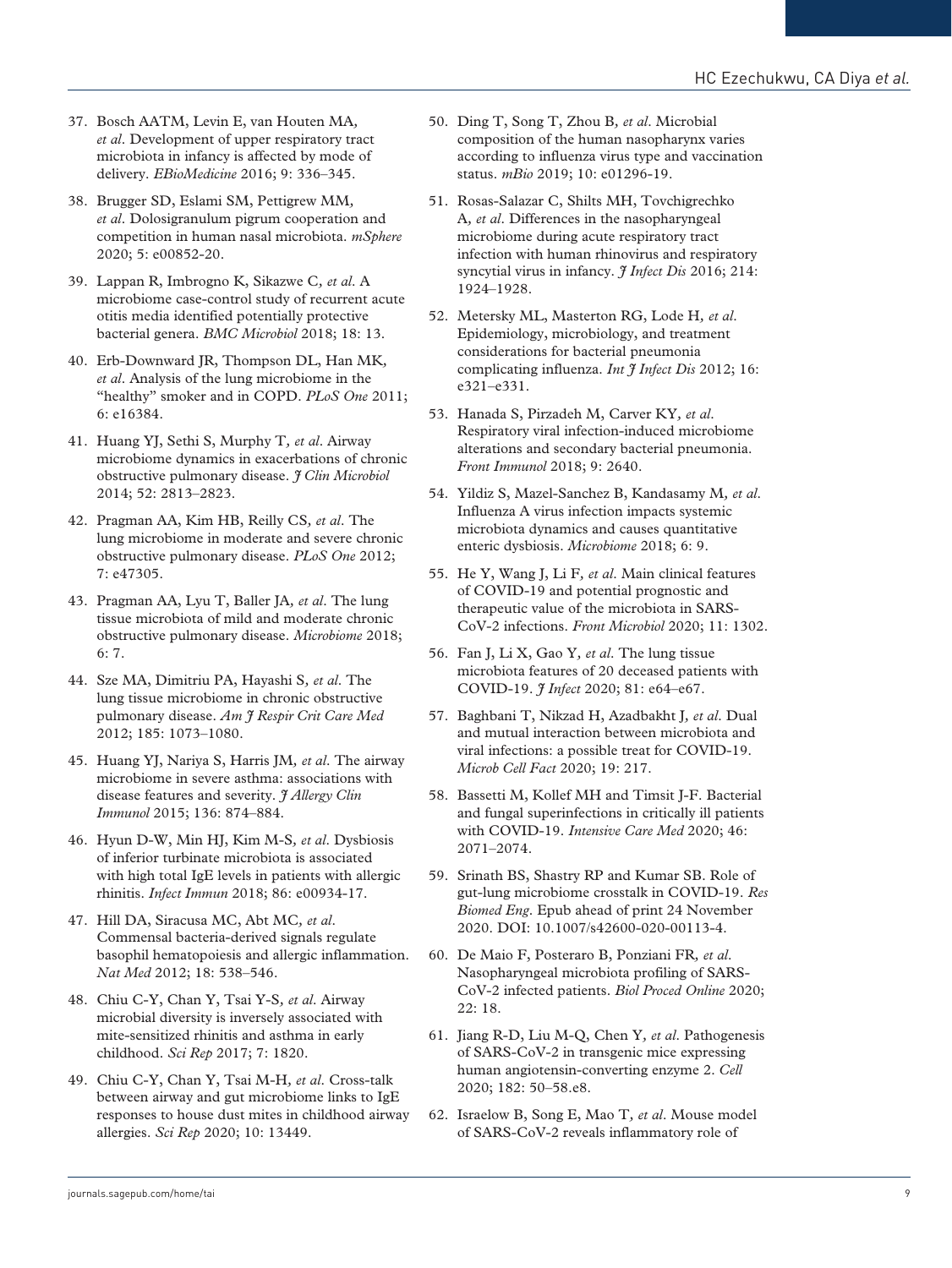type I interferon signaling. *bioRxiv*, 2020. DOI: 10.1101/2020.05.27.118893.

- 63. Dong M, Zhang J, Ma X*, et al*. ACE2, TMPRSS2 distribution and extrapulmonary organ injury in patients with COVID-19. *Biomed Pharmacother* 2020; 131: 110678.
- 64. Hoffmann M, Kleine-Weber H, Schroeder S*, et al*. SARS-CoV-2 cell entry depends on ACE2 and TMPRSS2 and is blocked by a clinically proven protease inhibitor. *Cell* 2020; 181: 271–280.e8.
- 65. Seethy AA, Singh S, Mukherjee I*, et al*. Potential SARS-CoV-2 interactions with proteins involved in trophoblast functions – an in-silico study. *Placenta* 2021; 103: 141–51.
- 66. Cevik M, Bamford CGG and Ho A. COVID-19 pandemic—a focused review for clinicians. *Clin Microbiol Infect* 2020; 26: 842–847.
- 67. Cevik M, Kuppalli K, Kindrachuk J*, et al*. Virology, transmission, and pathogenesis of SARS-CoV-2. *BMJ* 2020; 371: m3862.
- 68. Ziegler CGK, Allon SJ, Nyquist SK*, et al*. SARS-CoV-2 receptor ACE2 is an interferon-stimulated gene in human airway epithelial cells and is detected in specific cell subsets across tissues. *Cell* 2020; 181: 1016–1035.e19.
- 69. Suárez-Fariñas M, Tokuyama M, Wei G*, et al*. Intestinal inflammation modulates the expression of ACE2 and TMPRSS2 and potentially overlaps with the pathogenesis of SARS-CoV-2–related disease. *Gastroenterology* 2020; 160: 287–301.e20.
- 70. Fenizia C, Biasin M, Cetin I*, et al*. Analysis of SARS-CoV-2 vertical transmission during pregnancy. *Nat Commun* 2020; 11: 5128.
- 71. Li M, Chen L, Zhang J*, et al*. The SARS-CoV-2 receptor ACE2 expression of maternalfetal interface and fetal organs by single-cell transcriptome study. *PLoS One* 2020; 15: e0230295.
- 72. Hein S, Yamamoto SY, Okazaki K*, et al*. Lysyl oxidases: expression in the fetal membranes and placenta. *Placenta* 2001; 22: 49–57.
- 73. Ruiz LA, Báez-Vega PM, Ruiz A*, et al*. Dysregulation of lysyl oxidase expression in lesions and endometrium of women with endometriosis. *Reprod Sci* 2015; 22: 1496–1508.
- 74. Xu X-H, Jia Y, Zhou X*, et al*. Downregulation of lysyl oxidase and lysyl oxidase-like protein 2 suppressed the migration and invasion of trophoblasts by activating the TGF-β/collagen pathway in preeclampsia. *Exp Mol Med* 2019; 51:  $1 - 12$ .
- 75. Yu Y and Chen P. Coronavirus disease 2019 (COVID-19) in neonates and children from China: a review. *Front Pediatr* 2020; 8: 287.
- 76. Gale C, Quigley MA, Placzek A*, et al*. Characteristics and outcomes of neonatal SARS-CoV-2 infection in the UK: a prospective national cohort study using active surveillance. *Lancet Child Adolesc Health*. Epub ahead of print 9 November 2020. DOI: 10.1016/S2352- 4642(20)30342-4.
- 77. Chen W, Yuan P, Yang M*, et al*. SARS-CoV-2 entry factors: ACE2 and TMPRSS2 are expressed in peri-implantation embryos and the maternal–fetal interface. *Engineering (Beijing)* 2020; 6: 1162–1169.
- 78. Zeng H, Xu C, Fan J*, et al*. Antibodies in infants born to mothers with COVID-19 pneumonia. *JAMA* 2020; 323: 1848–1849.
- 79. Vivanti AJ, Vauloup-Fellous C, Prevot S*, et al*. Transplacental transmission of SARS-CoV-2 infection. *Nat Commun* 2020; 11: 3572.
- 80. Lorenz N, Treptow A, Schmidt S*, et al*. Neonatal early-onset infection with SARS-CoV-2 in a newborn presenting with encephalitic symptoms. *Pediatr Infect Dis J* 2020; 39: e212.
- 81. Peng S, Zhu H, Yang L*, et al*. A study of breastfeeding practices, SARS-CoV-2 and its antibodies in the breast milk of mothers confirmed with COVID-19. *Lancet Reg Health West Pac* 2020; 4: 100045.
- 82. Gao X, Wang S, Zeng W*, et al*. Clinical and immunologic features among COVID-19– affected mother–infant pairs: antibodies to SARS-CoV-2 detected in breast milk. *New Microbes New Infect* 2020; 37: 100752.
- 83. Pereira A, Cruz-Melguizo S, Adrien M*, et al*. Clinical course of coronavirus disease-2019 in pregnancy. *Acta Obstet Gynecol Scand* 2020; 99: 839–847.
- 84. Nuriel-Ohayon M, Neuman H and Koren O. Microbial changes during pregnancy, birth, and infancy. *Front Microbiol* 2016; 7: 1031.
- 85. Stinson LF, Boyce MC, Payne MS*, et al*. The not-so-sterile womb: evidence that the human fetus is exposed to bacteria prior to birth. *Front Microbiol* 2019; 10: 1124.
- 86. Al Alam D, Danopoulos S, Grubbs B*, et al*. Human fetal lungs harbor a microbiome signature. *Am J Respir Crit Care Med* 2020; 201: 1002–1006.
- 87. Parnell LA, Briggs CM, Cao B*, et al*. Microbial communities in placentas from term normal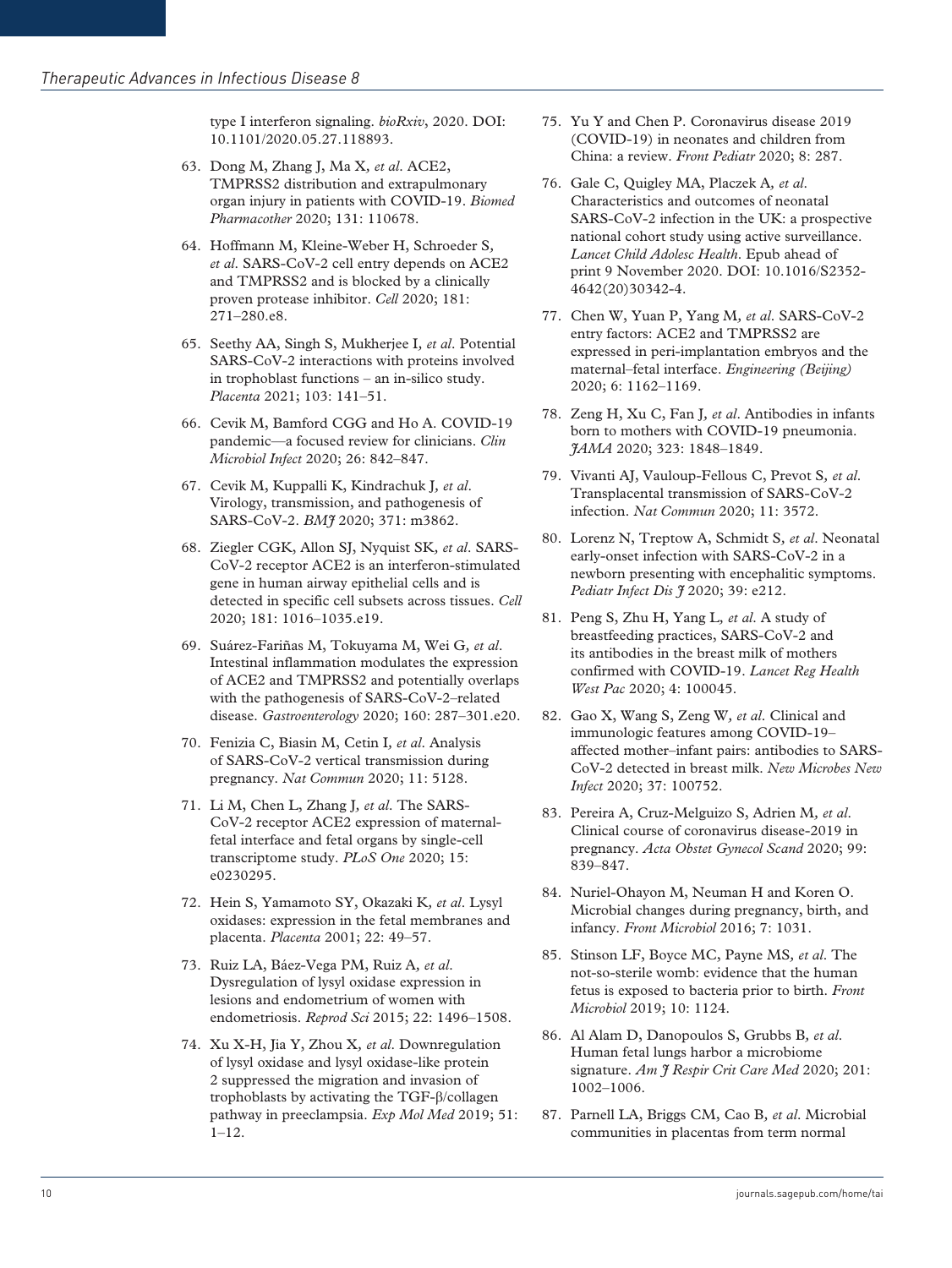pregnancy exhibit spatially variable profiles. *Sci Rep* 2017; 7: 11200.

- 88. Lundgren SN, Madan JC, Emond JA*, et al*. Maternal diet during pregnancy is related with the infant stool microbiome in a delivery modedependent manner. *Microbiome* 2018; 6: 109.
- 89. Raspini B, Porri D, De Giuseppe R*, et al*. Prenatal and postnatal determinants in shaping offspring's microbiome in the first 1000 days: study protocol and preliminary results at one month of life. *Ital J Pediatr* 2020; 46: 45.
- 90. García-Mantrana I, Selma-Royo M, González S*, et al*. Distinct maternal microbiota clusters are associated with diet during pregnancy: impact on neonatal microbiota and infant growth during the first 18 months of life. *Gut Microbes* 2020; 11: 962–978.
- 91. Valdes AM, Walter J, Segal E*, et al*. Role of the gut microbiota in nutrition and health. *BMJ* 2018; 361: k2179.
- 92. Lewis FMT, Bernstein KT and Aral SO. Vaginal microbiome and its relationship to behavior, sexual health, and sexually transmitted diseases. *Obstet Gynecol* 2017; 129: 643–654.
- 93. Mesa MD, Loureiro B, Iglesia I*, et al*. The evolving microbiome from pregnancy to early infancy: a comprehensive review. *Nutrients* 2020; 12: 133.
- 94. Amir M, Brown JA, Rager SL*, et al*. Maternal microbiome and infections in pregnancy. *Microorganisms* 2020; 8: 1996.
- 95. Stiemsma LT and Michels KB. The role of the microbiome in the developmental origins of health and disease. *Pediatrics* 2018; 141: e20172437.
- 96. Hyman RW, Fukushima M, Jiang H*, et al*. Diversity of the vaginal microbiome correlates with preterm birth. *Reprod Sci* 2014; 21: 32–40.
- 97. Sharon G, Cruz NJ, Kang D-W*, et al*. Human gut microbiota from autism spectrum disorder promote behavioral symptoms in mice. *Cell* 2019; 177: 1600–1618.e17.
- 98. Woodworth KR. Birth and infant outcomes following laboratory-confirmed SARS-CoV-2 infection in pregnancy — SET-NET, 16 jurisdictions, March 29–October 14, 2020. *MMWR Morb Mortal Wkly Rep* 2020; 69: 1635–1640.
- 99. Qiao J. What are the risks of COVID-19 infection in pregnant women? *Lancet* 2020; 395: 760–762.
- 100. Prince AL, Ma J, Kannan PS*, et al*. The placental membrane microbiome is altered among subjects with spontaneous preterm birth with and without chorioamnionitis. *Am*  $\hat{\tau}$  Obstet *Gynecol* 2016; 214: 627.e1–627.e16.
- 101. Pelzer E, Gomez-Arango LF, Barrett HL*, et al*. Review: maternal health and the placental microbiome. *Placenta* 2017; 54: 30–37.
- 102. Aagaard K, Ma J, Antony KM*, et al*. The placenta harbors a unique microbiome. *Sci Transl Med* 2014; 6: 237ra65.
- 103. Hosier H, Farhadian SF, Morotti RA*, et al*. SARS-CoV-2 infection of the placenta. *J Clin Invest* 2020; 130: 4947–4953.
- 104. Pulinx B, Kieffer D, Michiels I*, et al*. Vertical transmission of SARS-CoV-2 infection and preterm birth. *Eur J Clin Microbiol Infect Dis* 2020; 39: 2441–2445.
- 105. Mulvey JJ, Magro CM, Ma LX*, et al*. Analysis of complement deposition and viral RNA in placentas of COVID-19 patients. *Ann Diagn Pathol* 2020; 46: 151530.
- 106. Shanes ED, Mithal LB, Otero S*, et al*. Placental pathology in COVID-19. *Am J Clin Pathol* 2020; 154: 23–32.
- 107. Villar J, Ariff S, Gunier RB*, et al*. Maternal and neonatal morbidity and mortality among pregnant women with and without COVID-19 infection: the INTERCOVID multinational cohort study. *JAMA Pediatr*. Epub ahead of print 22 April 2021. DOI: 10.1001/ jamapediatrics.2021.1050.
- 108. Diriba K, Awulachew E and Getu E. The effect of coronavirus infection (SARS-CoV-2, MERS-CoV, and SARS-CoV) during pregnancy and the possibility of vertical maternal–fetal transmission: a systematic review and metaanalysis. *Eur J Med Res* 2020; 25: 39.
- 109. Chen H, Guo J, Wang C*, et al*. Clinical characteristics and intrauterine vertical transmission potential of COVID-19 infection in nine pregnant women: a retrospective review of medical records. *Lancet* 2020; 395: 809–815.
- 110. Zaigham M and Andersson O. Maternal and perinatal outcomes with COVID-19: a systematic review of 108 pregnancies. *Acta Obstet Gynecol Scand* 2020; 99: 823–829.
- 111. Baud D, Greub G, Favre G*, et al*. Secondtrimester miscarriage in a pregnant woman with SARS-CoV-2 infection. *JAMA* 2020; 323: 2198.